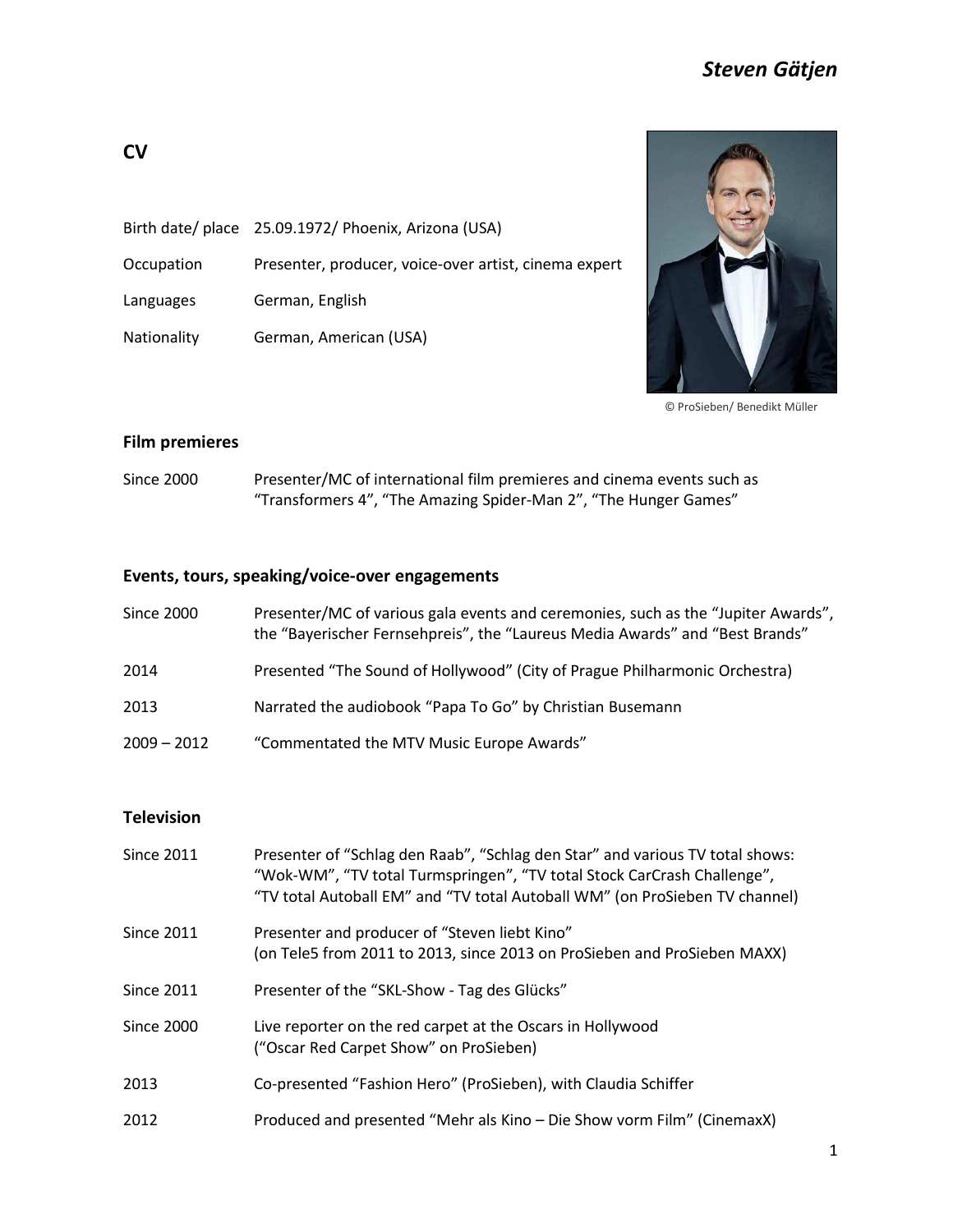| 2012      | Co-presented song contest "Unser Star für Baku" (ProSieben/ARD)             |
|-----------|-----------------------------------------------------------------------------|
| 2009      | "Sommermädchen 2009" (ProSieben)                                            |
| 2008-2011 | "Blockbuster TV - Das Kinomagazin" (ProSieben.de)                           |
| 2007      | Presented "Gülcans Traumhochzeit"                                           |
| 2006-2007 | Bundesliga football reporter and presenter of the sports show Arena         |
| 2004-2009 | Presented "Disney Filmparade" (ProSieben)                                   |
| 2002-2003 | Freelance presenter and editor of "E! News Live" in Los Angeles             |
| 2002      | Presented "Speed - Time is Money" and "Der Maulwurf" (ProSieben)            |
| 2001      | "Champions Day" (Sat.1)                                                     |
| 1999-2001 | Presenter and editor at ProSieben of "taff" and "Fort Boyard", among others |
| 1996-1999 | Presenter and editor at MTV London                                          |

#### **Education**

| 1994–1996 | Traineeship at Hamburg's OK Radio                                                                                               |
|-----------|---------------------------------------------------------------------------------------------------------------------------------|
| 2001-2002 | Studied film and TV production at the University of California in Los Angeles<br>and the Hollywood Film School in San Francisco |

### **Award Nominations**

| 2007 | Herbert Award for "Best Sports Host" and "Newcomer of the Year" |
|------|-----------------------------------------------------------------|
| 2001 | Bambi for "Best Boulevard Magazine Show"                        |

### **Steven enjoys ...**

guest appearances in productions such as "Real Steel" (US cinema film 2011), "Relic Hunter", "Bully macht Buddy" and "Klinikum Berlin Mitte – Leben in Bereitschaft" (German television series)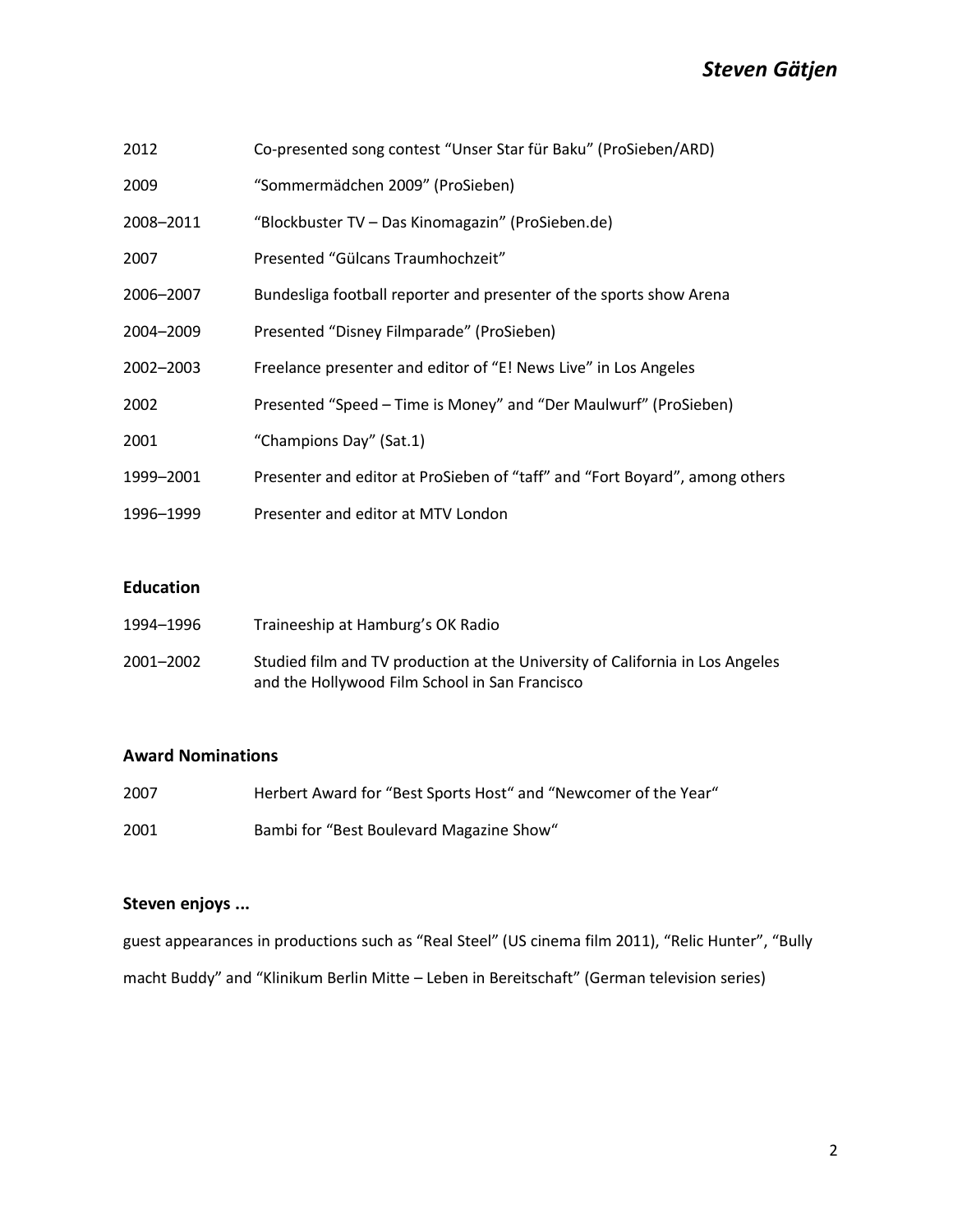## **BIOGRAPHY**

## *"Whenever heroes set off on a journey, fighting adversity and discovering themselves in the end, you'll find me glued to the screen. I just love cinema!"*

Steven Gätjen was born on 25th September 1972 in Phoenix in the US, the son of a doctor and a journalist. When he was three, the family returned to their native Hamburg. As a young boy Steven loved popcorn, Superman II and Clash of the Titans. Best of all were the trips with his dad to the drive-in cinema in Billbrook. In the backseat, next to his younger brothers Daniel and Andy, he dreamt of one day telling stories. Aged just 14, he interviewed musician Herbert Grönemeyer while working as a trainee at the magazine Tempo. At 15 he returned to the United States for a year, as an exchange student in Virginia.

# *"If there's one thing we Germans can learn from the Americans, it's how to loosen up! We worry about things like the curvature of a banana. Mad, isn't it?"*

After finishing school, Steven fulfilled his national community service as a first aid instructor with the Samaritan relief organisation "Arbeiter-Samariter-Bund". From 1994-1996 he completed a traineeship with the Hamburg radio station OK Radio, where he presented the "Morning Show" and the cinema programme "Kino". In 1996 he flunked a casting for presenters at the music station MTV in London, but was given the position of television editor. When one day a presenter was absent through illness, Gätjen – prompted by his colleague Christian Ulmen – stepped into the breach. He performed so well that he remained on screen as presenter of MTV News Highlights and MTV Europe News, later becoming chief editor. Furthering his education in film and television production, Gätjen studied at the University of California in Los Angeles and Hollywood Film School in San Francisco between 2001 und 2002.

# *"The atmosphere on the red carpet is amazing. Flashing cameras, endless voices and all those Hollywood stars – you are bombarded with thousands of sensations in the space of those four hours."*

In Germany Gätjen presented the lifestyle show "taff" on the German channel ProSieben from 1999 to 2001. Since 2000, the German presenter with the American passport is THE man at the Munich-based channel for interviews on the red carpet as part of the Oscars ceremony. Be it Johnny Depp, Tom Cruise, Angelina Jolie, Brad Pitt or Steven Spielberg – with many Hollywood greats Gätjen has made a name for himself not just as the live reporter at the Oscars who likes handing out roses and chocolates, but also as a respectful interviewer.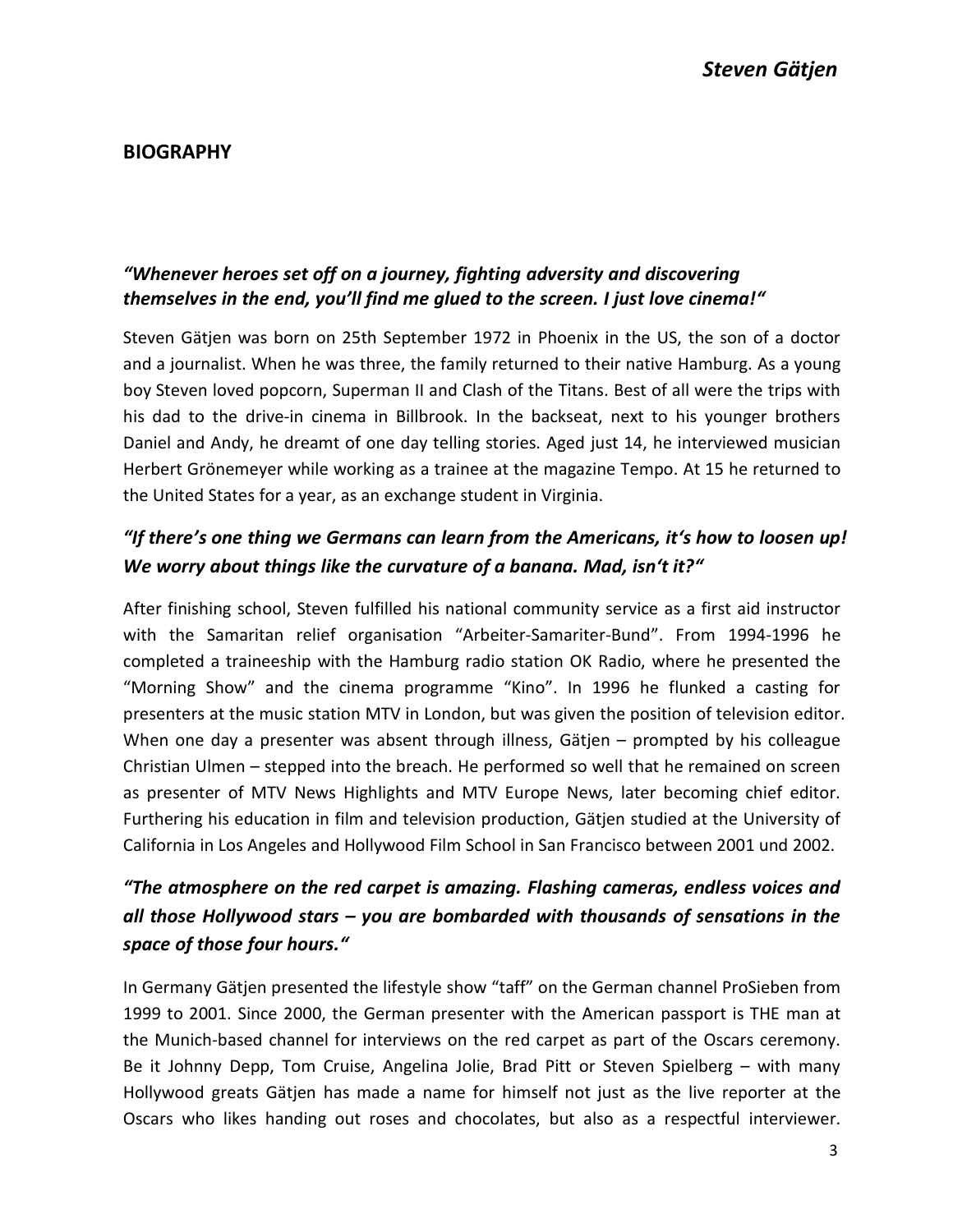Always thoroughly prepared, the cinema expert's surprising questions are enough to make the stars laugh. He has managed to get exclusive interviews in which stars like Robbie Williams, Madonna and Will Smith reveal their fears, dreams and hopes.

# *"I absolutely believe in the American dream, where dishwashers can become millionaires."*

In his 20-year career in media, Gätjen has presented over 20 different television programmes and hundreds of film premieres in Europe and America. He has conducted around 1000 interviews with prominent personalities. Gätjen is a firm believer in the "American dream", where everyone can work their way up from dishwasher to millionaire.

#### *"I want to entertain people, and tell stories."*

Following a year in Los Angeles as a freelance presenter at "E! News Live", Gätjen returned to German screens in 2004. He presented long-running series such as "Disney Filmparade" (2004–2009) and "Blockbuster TV – Das Kinomagazin", as well as working as a Bundesliga football reporter for the sports channel Arena. Alongside presenting television and radio shows, he established himself as an MC at corporate events, gala ceremonies and film premieres as well as as a voice-over artist. After primetime series such as "Gülcans Traumhochzeit" and "Sommermädchen 2009" (ProSieben), his friends would bombard him with teasing text messages, but Gätjen has no regrets: "Every project was an experience that helped me move forward."

# *"While I'm presenting, I'm always thinking of the individual watching at home on the sofa. It's for him that I want to do a good job. I want him to enjoy it."*

In 2010 came a leap into unknown waters. Gätjen literally plunged into Stefan Raab's show "TV-total-Turm" – in a synchronous diving activity together with the actor Daniel Wiemer. A year later the phone rang: Stefan Raab wanted Gätjen this time as presenter of his successful show "Schlag den Raab". Since then Gätjen has regularly presented live for up to five hours in front of an audience of several million. Whatever the show produced by Raab's company Brainpool - "Wok-WM", "TV total Turmspringen", "TV total Autoball Europameisterschaft", "TV total Stock CarCrash Challenge" or "Schlag den Star" – Gätjen is the host. In 2013 he co-presented the show "Fashion Hero" with Claudia Schiffer, followed in 2014 by "TV total Autoball Weltmeisterschaft 2014".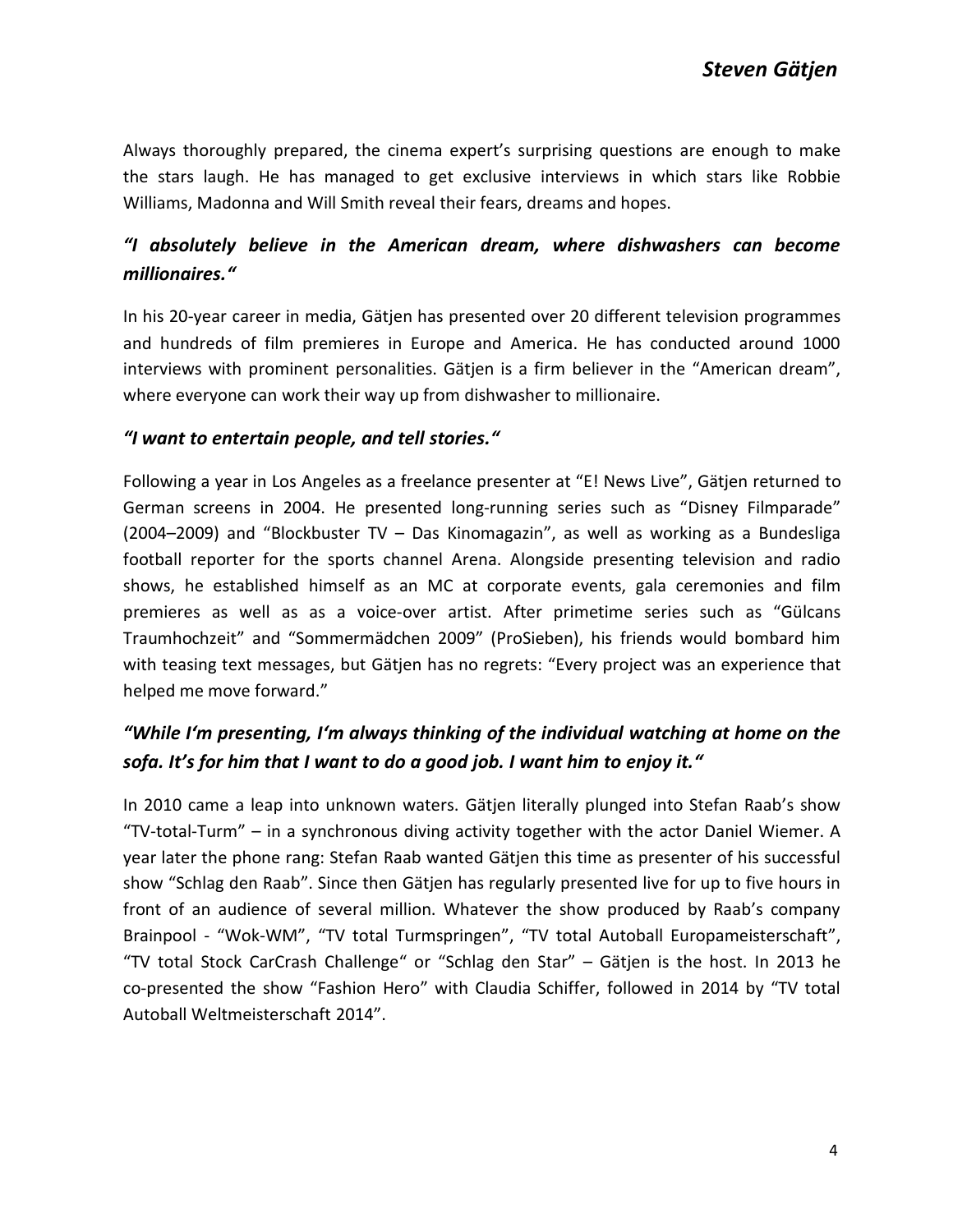### *"When you do something out of love, and do it well, you're sure to succeed."*

Gätjen presented stories from the world of film in the programme "Mehr als Kino – Die Show vorm Film" (for the cinema chain CinemaxX), which he also produced. Moreover, he both produces and presents "Steven liebt Kino" (2011-2013 on Tele5, since 2013 on ProSieben and ProSieben MAXX). After all the years, Gätjen still enjoys going to screenings with his dad, and sometimes his brothers come along too. Steven Gätjen is a co-owner of the Italian restaurant "Louie&Chan" in New York.

#### **Management:**

#### **Bigger Fish Management**

Contact: Romy Günther

Gothaer Str.4 Tel.: ++ 49 30-469959-20 10823 Berlin Fax:++ 49 30-469959-18 Germany Email: kontakt@biggerfish.de

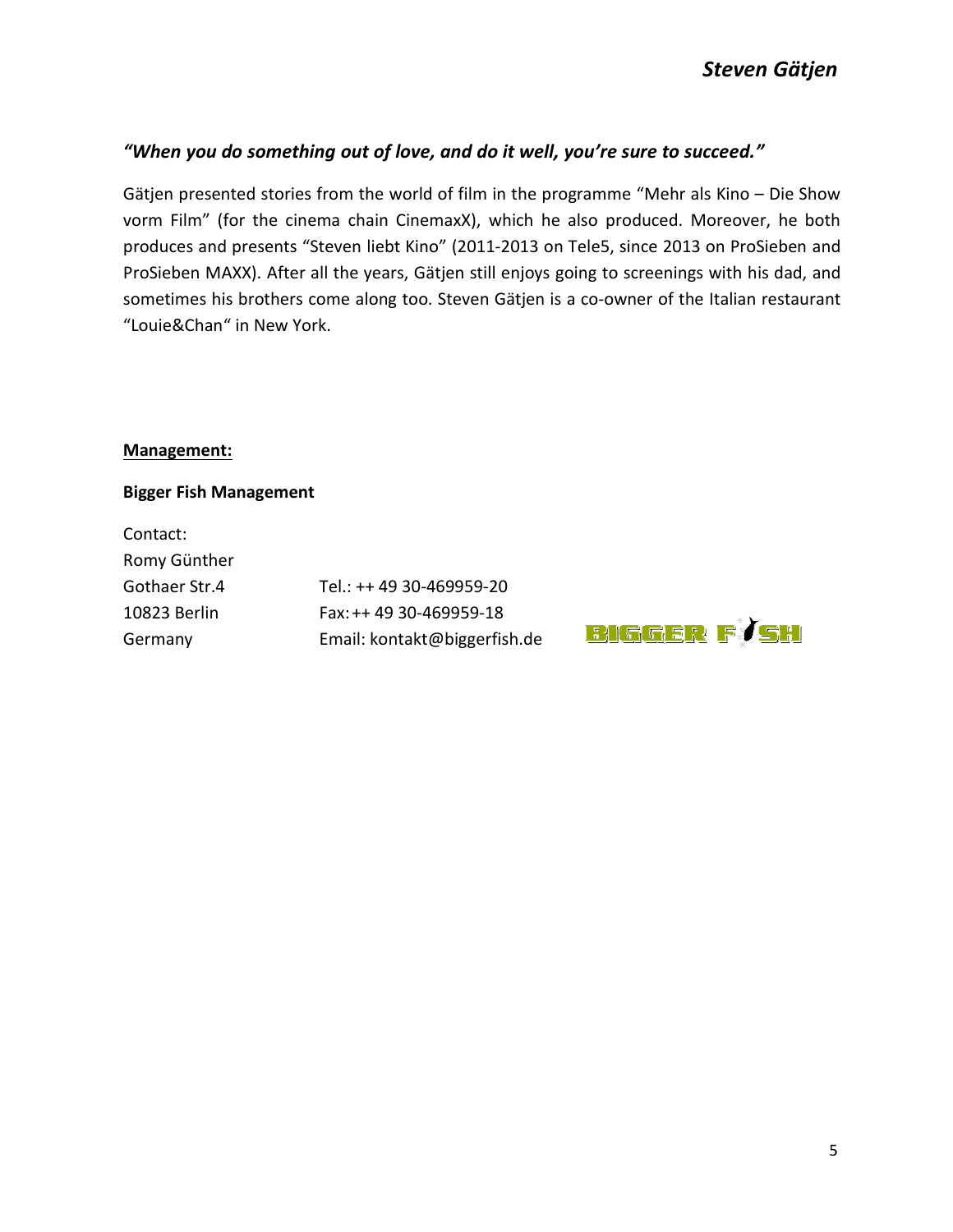# **SELECTION OF IMAGES**



© ProSieben/ Benedikt Müller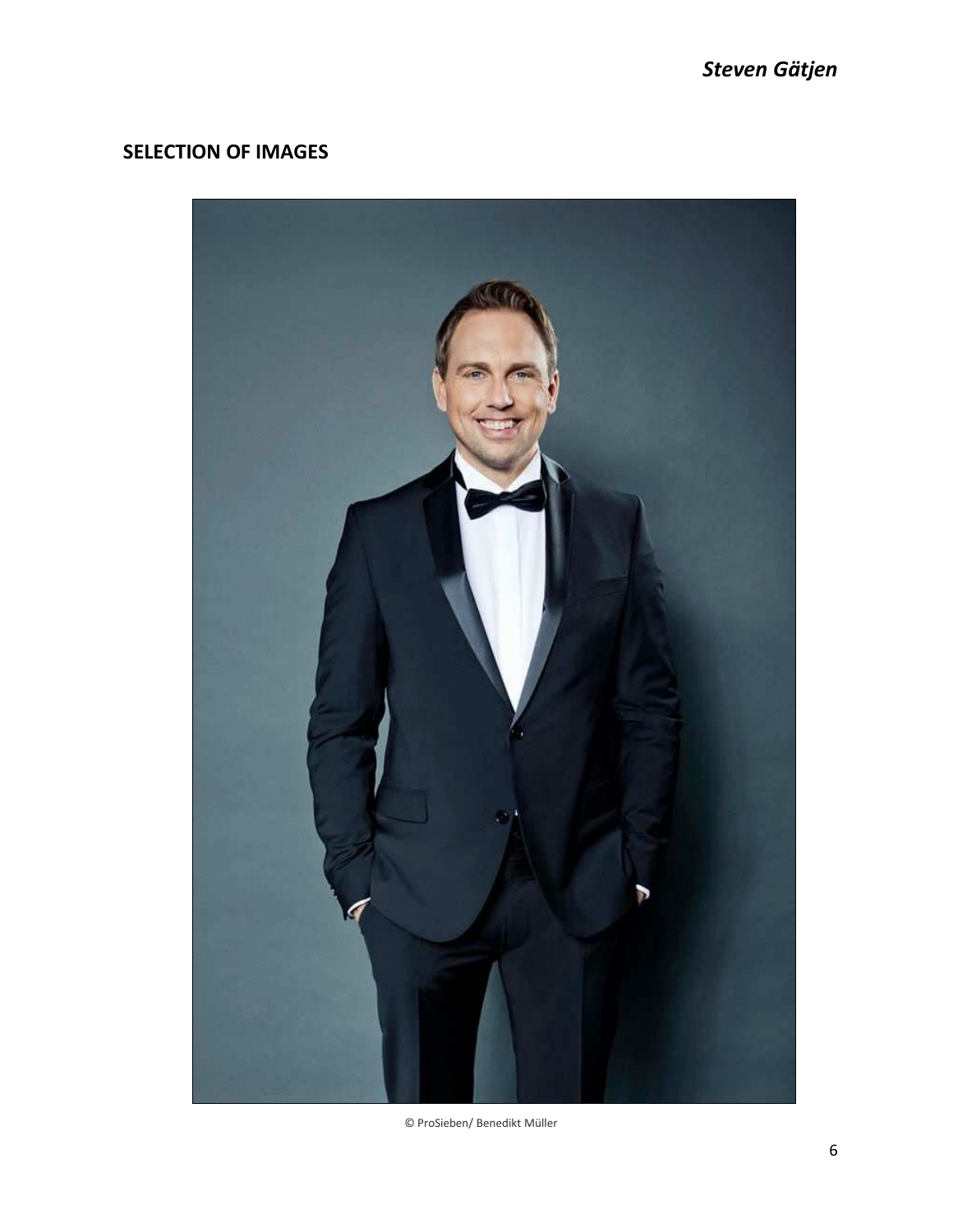# *Steven Gätjen*



© Dominic Rose www.dominicrose.de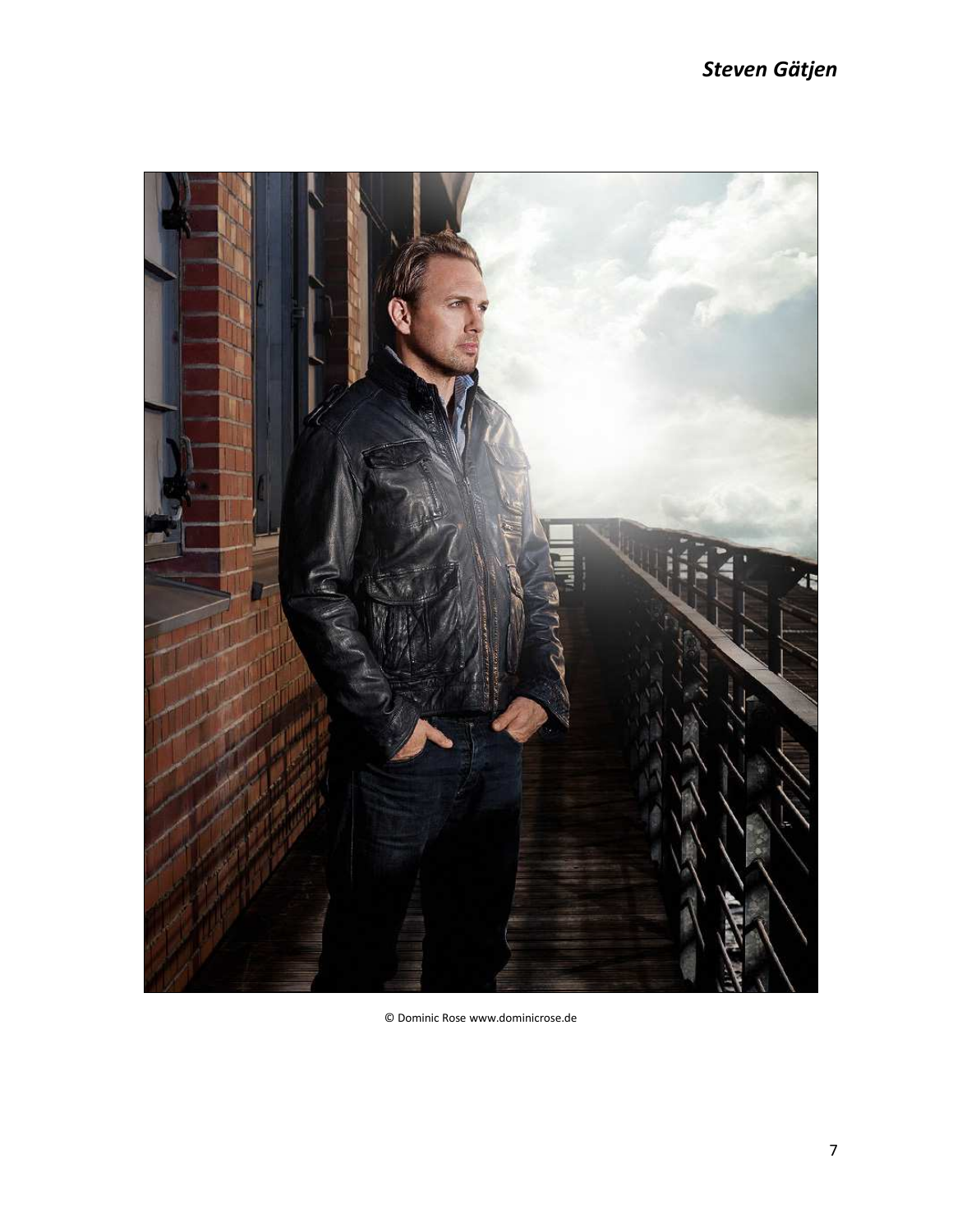# *Steven Gätjen*



© Sina Preikschat / HANSEstyle